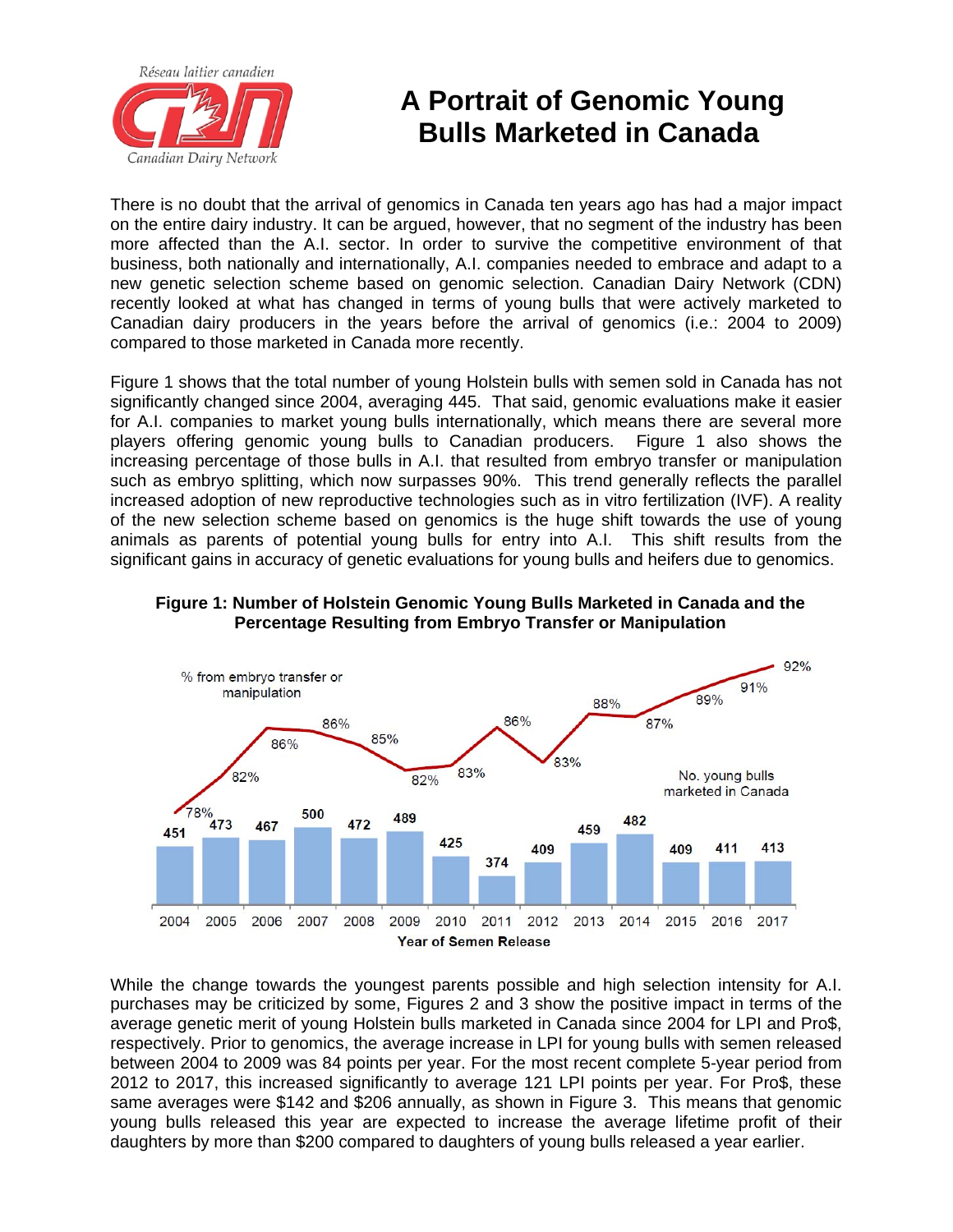**Figure 2: Average LPI of Holstein Bulls Marketed in Canada by Year of Semen Release** 



**Figure 3: Average Pro\$ of Holstein Bulls Marketed in Canada by Year of Semen Release** 



The race among A.I. companies to identify, purchase and offer to producers the highest genomic young bulls possible has also led to the adoption of strategies that put greater control in the hands of such companies. Essentially all leading A.I. organizations globally have implemented business plans that include the ownership of elite females, based on genomics, which serve as a primary source for producing the next generation of elite genomic young bulls. In Canada, the five A.I. companies with the largest market shares all now have their own female multiplier herds and associated breeder prefixes including "Progenesis" for Semex Alliance, "S-S-I" for Select Sires, "Peak" for Alta Genetics, "Denovo" and "ABS" for ABS Global and "Co-op" for Genex/CRI.

The recent CDN analysis also examined the breeder prefix of the young Holstein bulls with semen released in Canada from 2004 to 2017. On average, there were over 220 breeder prefixes represented among those bulls with semen marketed in Canada. Of these, two-thirds of the breeders provided only one bull during any given year and an average of 40 breeders were able to provide three or more bulls to A.I. that were marketed in Canada. In any given year, there were a handful of breeders that contributed at least 10 bulls that were offered in Canada. Figure 4 shows the trend in the percentage of young bulls marketed in Canada that were sourced from the ten most frequent prefixes within each year of semen release. This proportion ranged between 19% and 28% for all years from 2004 to 2014 but has increased since then to 47.9% for genomic young bulls marketed in Canada in 2017. This means that roughly half of all bulls entering A.I. for use by Canadian producers have been sourced from ten breeder prefixes.